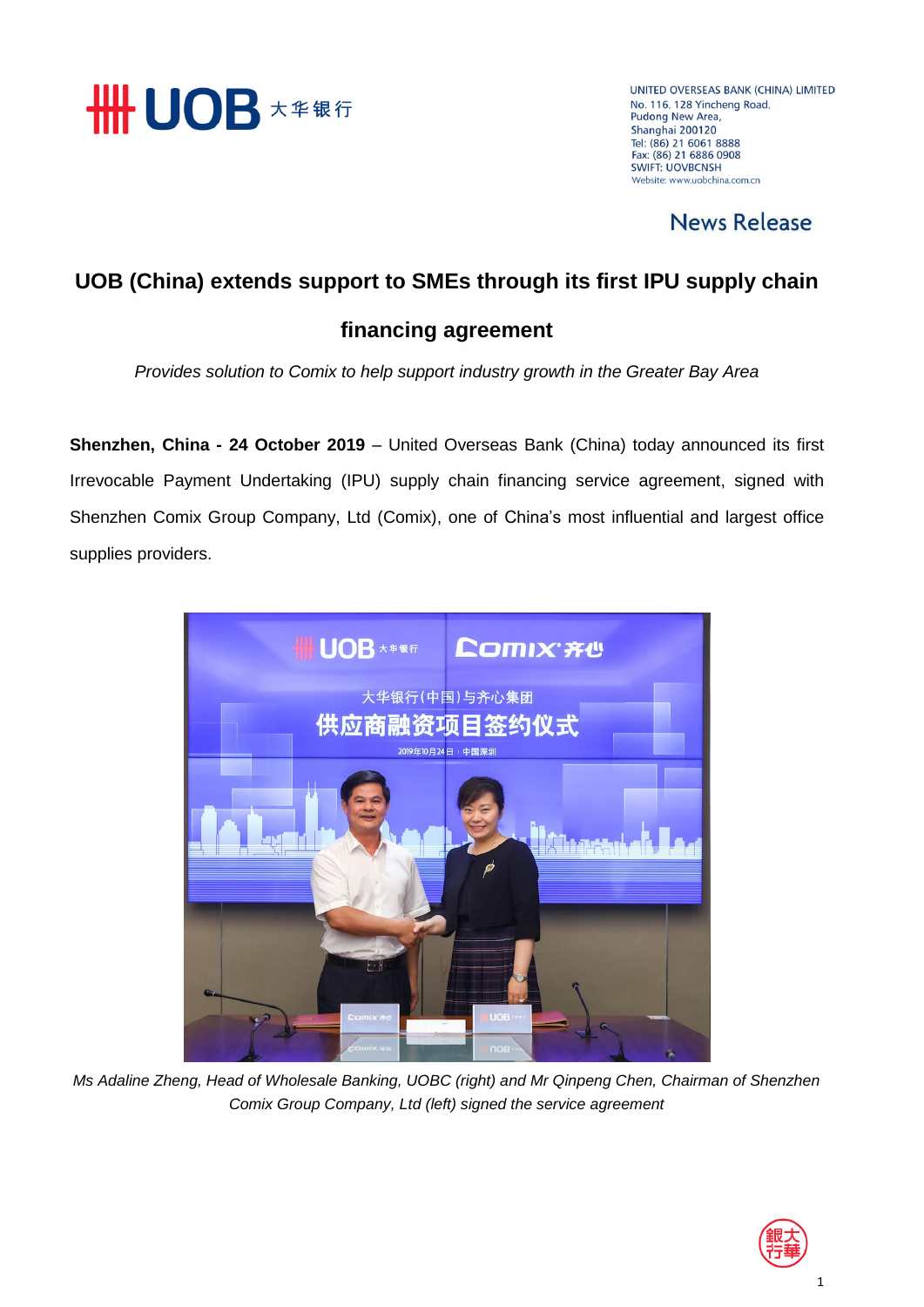## **HHUOB**  $\star\ast\ast\ast\mathrm{f}$

Under the agreement, UOB (China) will provide a RMB100 million trade facility to Comix, which will use the funds to offer its suppliers accounts receivable financing. After confirming a transaction with the supplier, Comix will issue an IPU order. Following which, UOB (China) will automatically settle Comix's payment to the supplier's bank account which may be with another bank. This supply chain solution will enable both Comix and its suppliers to be more efficient in their cash flow management.

Comix will be able to enjoy greater flexibility in settling payments to its SME suppliers and its suppliers in turn will benefit from more stable cash flows, thus lowering their financing costs and reducing business risks.

### **UOB (China)'s IPU Supply Chain Financing Solution Helps Small- and Medium-sized Enterprises (SMEs) Tackle Financing Challenges**

UOB (China)'s IPU solution is designed to help its clients and their suppliers, which are typically SMEs, overcome the challenges in accessing quality financing. In addressing such challenges, the Bank can help its clients to strengthen their supplier relationships, while expanding its client base and managing risk more effectively.

Ms Adaline Zheng, Managing Director and Head of Wholesale Banking, UOB (China), said, "UOB (China) is committed to providing long-term, integrated financial solutions that help enterprises to optimise their cash flow and to minimise risk. Our industry insights and comprehensive financial services enable us to help clients such as Comix and their SME suppliers to manage better their cash flow across their supply chain and to grow their business."

Mr Qinpeng Chen, Chairman of Shenzhen Comix Group Company, Ltd, said, "Comix is committed to building an open, symbiotic and win-win office supply ecosystem. We are pleased to partner UOB (China) and utilise their supply chain finance solutions. Through this cooperation, we can manage our supply chain finances more effectively, providing efficient and flexible financial services for our

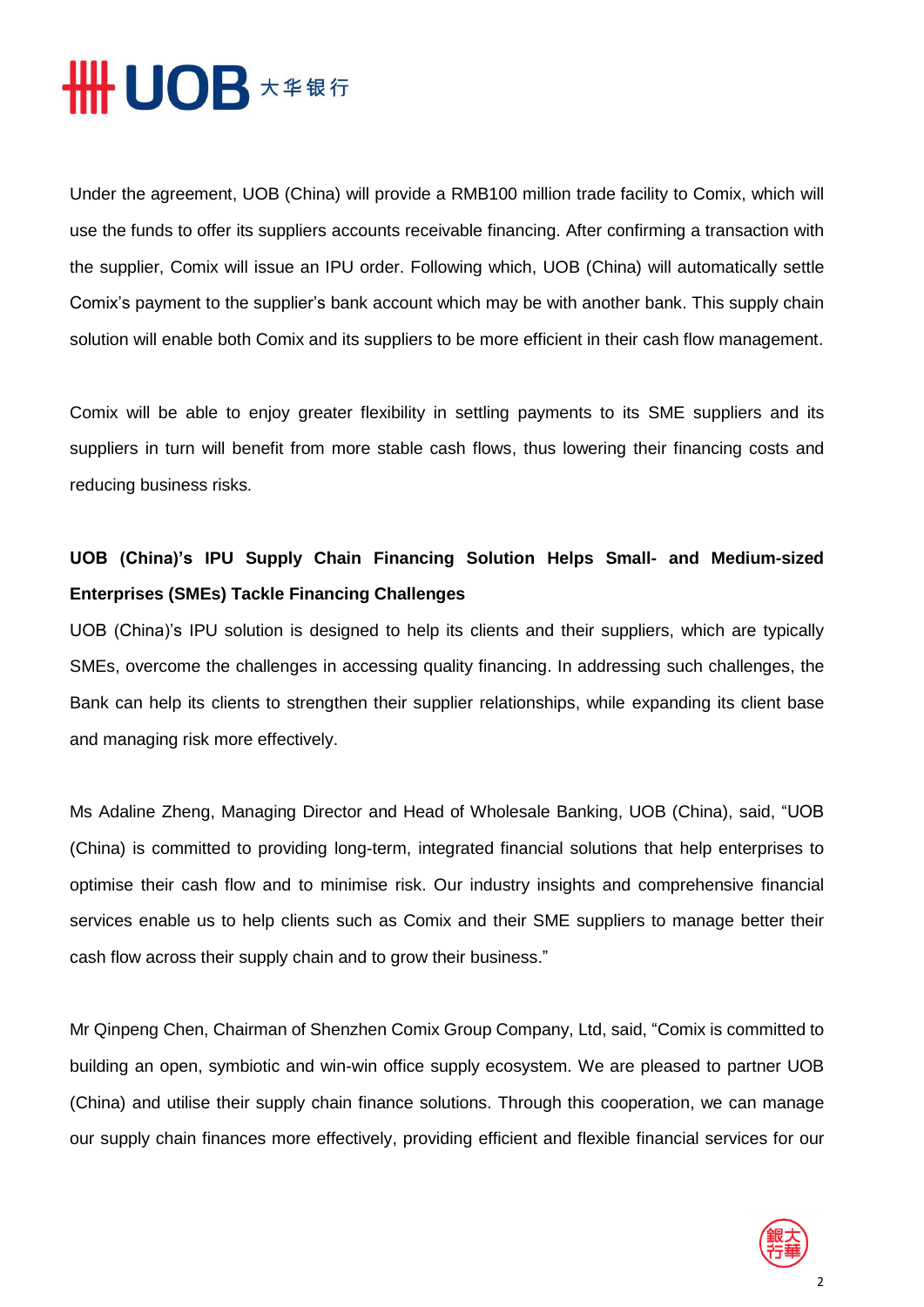## **HHUOB \*\*\*\***

upstream partners. Together, we will all benefit as we capture the growth opportunities in our markets."

### **Supporting Enterprises' Financing Needs in the Greater Bay Area (GBA) with Tailored Financing Solutions**

UOB (China) signed its first IPU supply chain solution deal in Shenzhen, one of the largest manufacturing bases in the GBA and where the industrial and manufacturing sectors form the key growth pillars. These sectors are also among the industries UOB (China) has identified to expand its client coverage.

Mr Gordon Shing, Head of Commercial Banking, South China and General Manager of Shenzhen Branch, UOB (China), said, "At UOB (China), we are focused on helping our clients build sustainable businesses and one way is to provide end-to-end solutions, including to their value chain partners. Ninety per cent of the enterprises in Guangdong Province are SMEs, which have a large demand for supply chain financing. As they grow in size and scale in tandem with GBA's industry development, we will continue to tap our deep business knowledge and industry insights to develop more customised financing solutions for these companies and to help them seize growth opportunities."

- Ends -

#### **About United Overseas Bank (China)**

United Overseas Bank (China) Limited (UOB (China)) is a wholly-owned subsidiary of United Overseas Bank Limited (UOB), a leading bank in Asia. Headquartered in Shanghai, UOB (China) was incorporated in the People's Republic of China on 18 December 2007 and commenced operations on 2 January 2008. With a stable and far-sighted approach, UOB (China) has grown its network to 17 branches and sub-branches in the major cities across China.

Over the years, our employees have carried through the entrepreneurial spirit, the focus on long-term value creation and an unwavering commitment to do what is right for our customers and our colleagues.